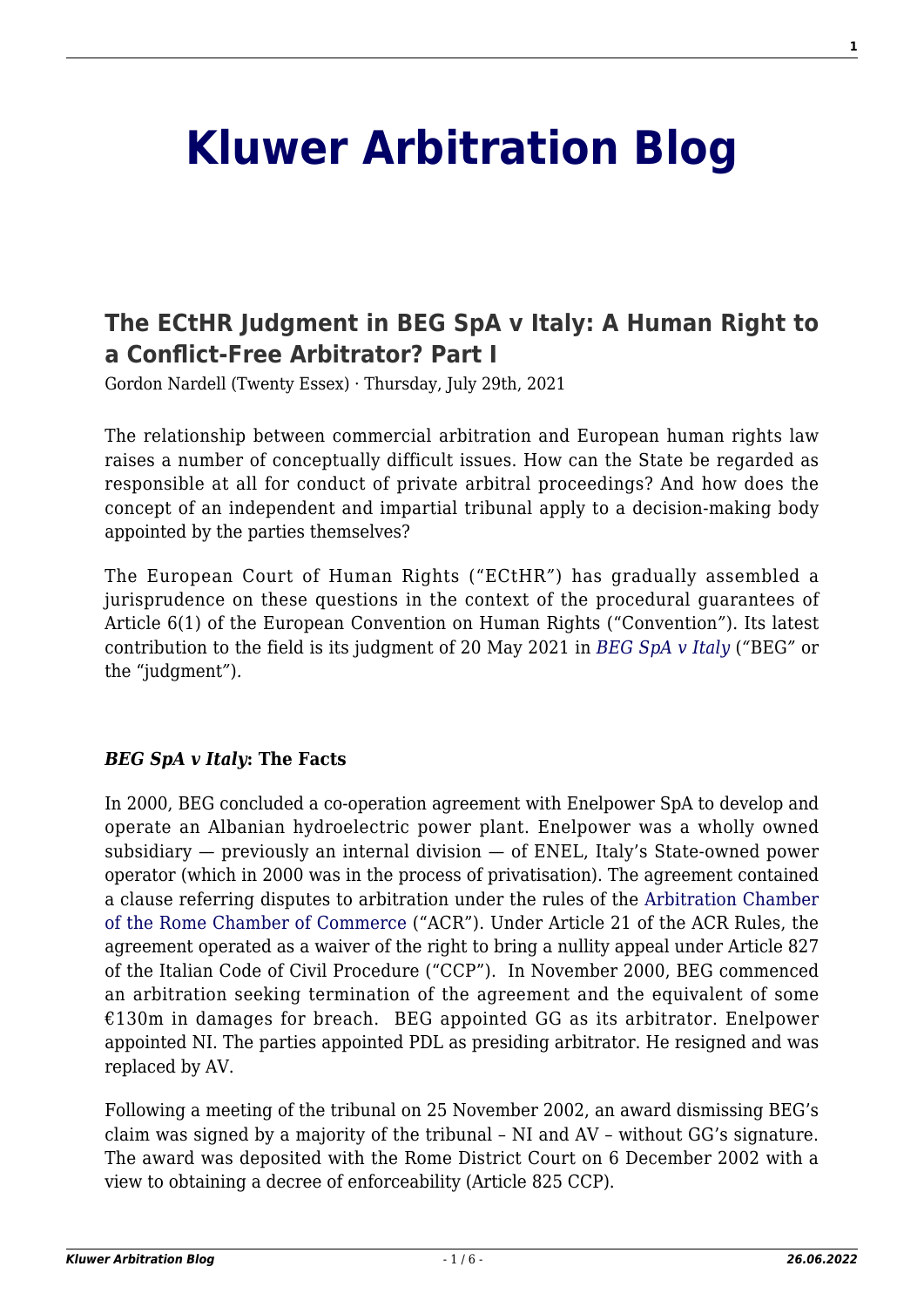At the heart of the subsequent Convention complaint lay an alleged conflict of interest affecting NI. At the time of his appointment by Enelpower, NI acted as counsel to its parent entity, ENEL, in unrelated judicial proceedings. NI had also previously served as Vice-Chair and a Board member of ENEL between 1995 and 1996, overlapping with negotiation of the co-operation agreement. BEG maintained that it did not become aware of those matters until 5 December 2002 when its lawyers learned the information by chance. ACR had invited the party-appointed arbitrators in February 2001 to disclose in writing any conflict of interest. GG stated that he had no conflict, but NI simply accepted appointment without explicitly declaring the absence of a conflict. On 6 December 2002, some 15 minutes after the deposit of the award, BEG submitted a request for NI's removal.

As the domestic proceedings unfolded there were complex disagreements among the parties, the arbitrators and ACR about the sequence of events surrounding the award and BEG's objection to NI. Following proceedings in the Rome District Court and Court of Appeal, the Court of Cassation eventually dismissed BEG's nullity appeal in April 2009 (judgment, 24-37). BEG lodged its complaint with the ECtHR in January 2010, alleging violation of the Article 6(1) right to an independent and impartial tribunal.

## **A Short Detour:** *Mutu and Pechstein*

The ECtHR previously analysed the relationship between Article 6 and arbitral proceedings in *[Mutu and Pechstein](https://hudoc.echr.coe.int/eng#{%22itemid%22:[%22001-186828%22]}) [v. Switzerland](https://hudoc.echr.coe.int/eng#{%22itemid%22:[%22001-186828%22]})* (2018). There, the ECtHR found Switzerland responsible for the conduct of proceedings before the (entirely private) Court of Arbitration for Sport (CAS), but dismissed on the facts the applicants' complaints of lack of independence and impartiality on the part of the tribunal (see also [here\)](http://arbitrationblog.kluwerarbitration.com/2018/12/19/how-the-european-court-for-human-rights-interferes-in-sports-arbitration/?print=pdf).

The ECtHR reasoned that a State is responsible for a dispute resolution procedure before a private law body such as the CAS because of its interaction with the State legal system. It held that determination of a dispute by arbitration is not necessarily incompatible with the Article 6(1) right of access to a court. Parties may agree to divert their private pecuniary disputes from a "classic" court to arbitration. However, because this results from a waiver of a Convention right, the ECtHR distinguishes between "voluntary" and "compulsory" submission to arbitration. A "voluntary", and thus effective, waiver of Convention rights must be made "willingly, lawfully and unequivocally" and attracts "minimum safeguards" commensurate with its importance. But where the applicant had no real choice but to agree to arbitration, the guarantees of Article 6 apply with full force.

The ECtHR recalled that under Article 6(1), a court must be sufficiently independent and must meet "subjective" and "objective" tests of impartiality. However, in arbitration "to which consent has been given freely, lawfully and unequivocally, the notions of independence and impartiality may be construed flexibly" given the role of the parties themselves in appointing the tribunal (judgment, 147).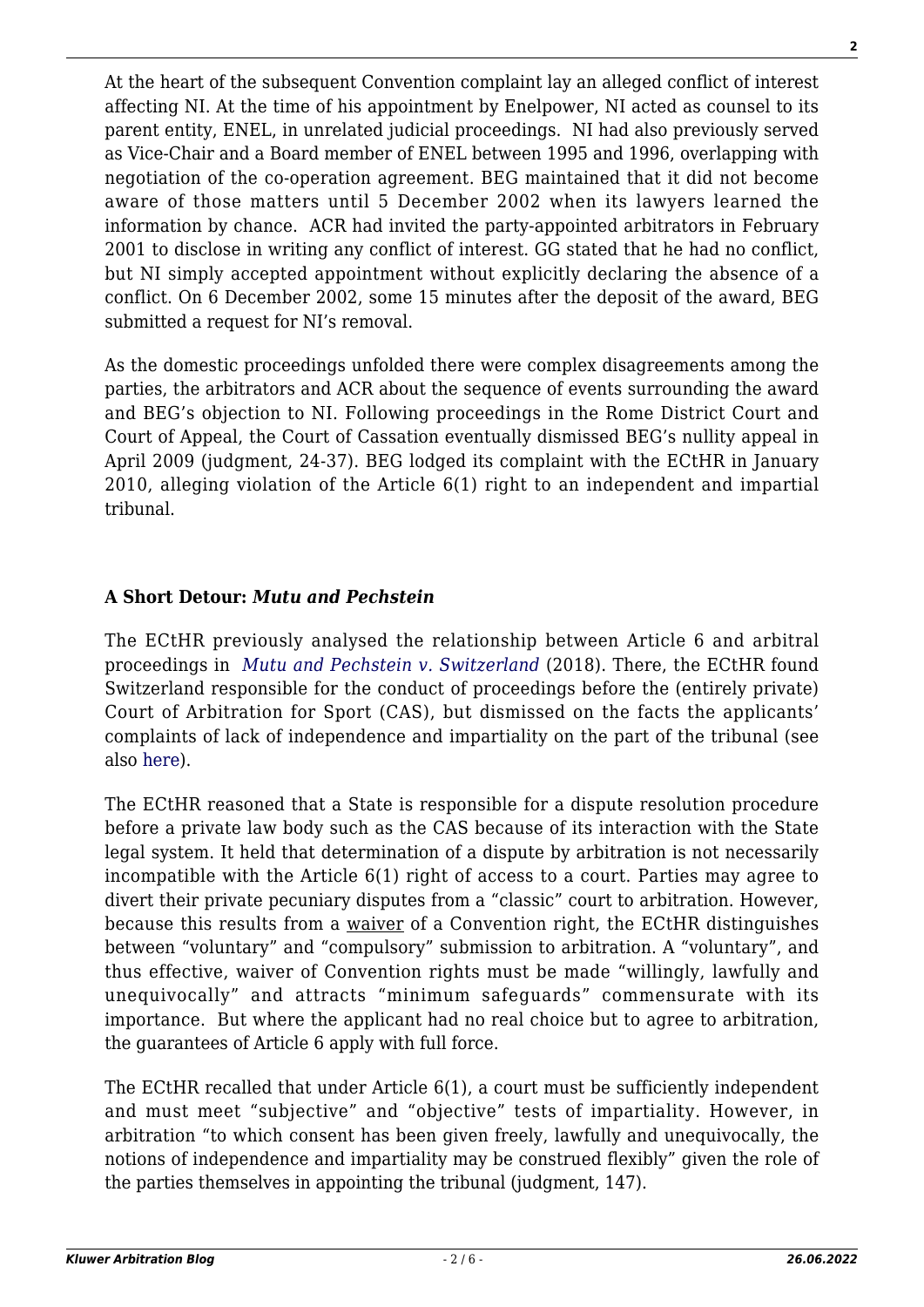On the facts, the ECtHR accepted that the Federal Supreme Court had fully investigated the question of independence and impartiality. The constitutional arrangements of the CAS made it "similar to a judicial authority independent of the parties" (judgment, 157). However, Ms. Pechstein – unlike Mr. Mutu – had not made a "free and unequivocal" waiver of her Article 6(1) rights. Absent valid waiver of the right to a public hearing, the private hearing under the then CAS rules violated that element of Article 6(1).

*Mutu and Pechstein* left important questions unresolved. In what circumstances might the ECtHR go behind the evaluation of independence and impartiality by the domestic court? What does the "flexible" standard of independence and impartiality connote in practice? Is there a real difference between the "full" guarantees of Article 6(1) which apply to "compulsory" arbitration, and the standards applicable to "voluntary" arbitration (a question obscured by the significant factual differences between the two applicants' cases)? What does the ECtHR's case-law tell us about its attitude to arbitration more broadly?

## *BEG SpA v. Italy***: The ECtHR's Reasoning**

This case – in which the Italian courts were seised of the matter between 2002 and 2010, and the ECtHR between 2011 and 2021 – is hardly a triumph of judicial expedition. The ECtHR was not assisted by having to address an exhaustive series of procedural objections by the Italian government to the admissibility of the claim, eventually resolved in BEG's favour. That left admissibility turning on jurisdiction *ratione personae* – that is, the issue of State responsibility for the arbitral proceedings.

The ECtHR noted that Italian law "conferred jurisdiction on the domestic courts to examine the validity of arbitral awards". Here, the courts had exercised that jurisdiction. The District Court's decree gave the award "the force of law in the Italian legal order", and the appellate courts "examined and dismissed" the nullity appeal (judgment, 65). The ECtHR therefore had jurisdiction to examine "the acts and omissions of the ACR as validated by the Italian domestic courts" (judgment, 66).

On the merits, the ECtHR first had to determine whether the right relied on had been effectively waived. It affirmed that the Article 6 "right to a court" does "not necessarily" mean access to a "court of law of the classic kind, integrated within the standard judicial machinery of the country". A "tribunal" may be a body "set up to determine a limited number of specific issues", so long it offers "the appropriate guarantees". Thus "[a]rbitration clauses, which have undeniable advantages for the individuals concerned as well as for the administration of justice, do not in principle offend against the Convention" (judgment, 126). The ECtHR once more referred to the distinction between "voluntary" and "compulsory" arbitration. Here, it was common ground that the arbitration proceedings were voluntary in nature. Thus the focus was on whether the applicant waived "in an unequivocal manner… its right to have its dispute with Enelpower settled by an independent and impartial tribunal" (judgment, 136).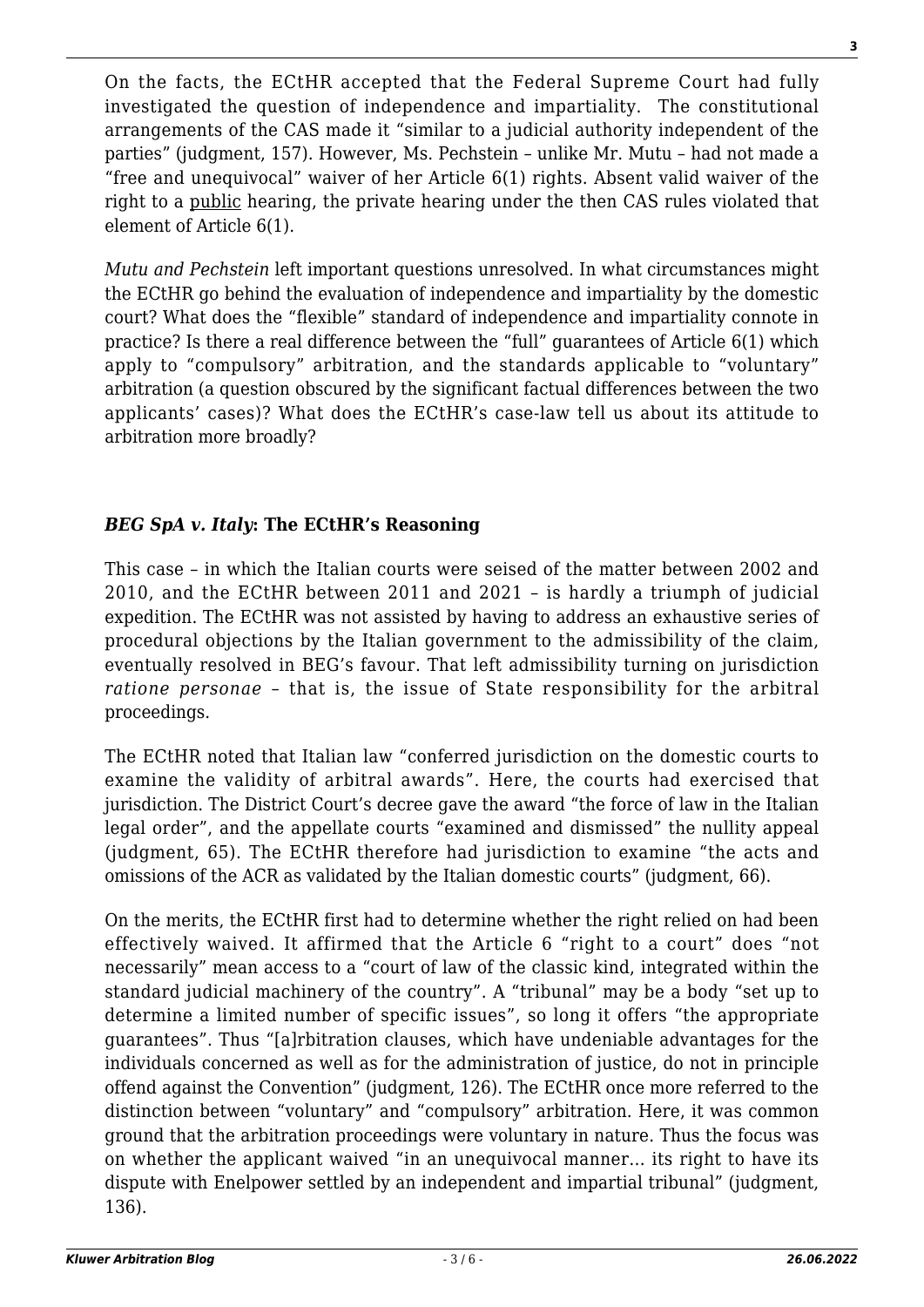The ECtHR concluded:

- BEG's acceptance of the ACR arbitration pre-dated Enelpower's appointment of NI as arbitrator (judgment, 137).
- BEG's omission to challenge NI's original failure to make an explicit declaration about conflicts was not a waiver of its right to an independent and impartial tribunal. Article 6 of the ACR Rules compelled each arbitrator to indicate in their written declaration any relationship with the parties or interest in the subject-matter, hence the absence of an explicit disclosure entitled BEG to "legitimately presume" that none existed (judgment, 138-139).
- The Government's suggestion that BEG was "most probably aware", through GG, of the links between NI and ENEL was "based on a presumption of knowledge which does not rest on any concrete evidence" of BEG's knowledge (judgment, 140).
- BEG had sought NI's withdrawal as soon as it discovered his professional links with ENEL. BEG had appealed against the award on that basis, and the domestic courts duly considered the merits of its complaint. The facts "radically differed" from *[Suoveaniemi and others v. Finland](https://hudoc.echr.coe.int/eng#{%22itemid%22:[%22001-4942%22]})*, in which the ECtHR found an "unequivocal" waiver where a party failed to seek an arbitrator's withdrawal after becoming aware of grounds of challenge. (judgment, 141-142).
- There had therefore been no unequivocal waiver of impartiality, and the arbitration proceedings "had to afford the safeguards" of Article 6(1) (judgment, 143).

Turning to the substance, the ECtHR largely reiterated well-established principles including those stated in *Mutu and Pechstein* (compare *BEG* 128-133 with *Mutu and Pechstein* 140-144). However, it added some observations – nearly all based on previous authority about judicial proceedings – that provide interesting insight into its thinking on the application of Article 6(1) to arbitration. Thus "…a tribunal's member must be independent *vis-a-vis* the executive, Parliament, but also the parties" (judgment, 128). As regards impartiality, "the objective test is functional in nature: for instance, professional, financial or personal links between a judge and a party to a case… may give rise to objectively justified misgivings as to the impartiality of the tribunal". Thus the "nature and degree" of the connection is important (judgment, 131). As in *Mutu and Pechstein*, appearances matter because "what is at stake is the confidence which the courts in a democratic society must inspire in the public" (judgment, 132).

Applying those principles, the ECtHR held:

- The "public" or "private" status of ENEL and Enelpower was irrelevant to NI's independence and impartiality. What mattered were "the relationships between ENEL and Enelpower" (judgment, 144).
- There was no evidence of "personal prejudice or bias" on NI's part, hence no subjective lack of impartiality (judgment, 145).
- NI served as Vice-Chair and Board member of ENEL when ENEL itself was directly negotiating the power plant project with BEG. Given the "importance and economic stakes" of the project, and regardless of whether he was personally aware of the negotiations, "NI's senior role in the entity… whose subsidiary Enelpower would later oppose [BEG] in the arbitration proceedings, seen from the point of view of an external observer, could legitimately give rise to doubts as to his impartiality"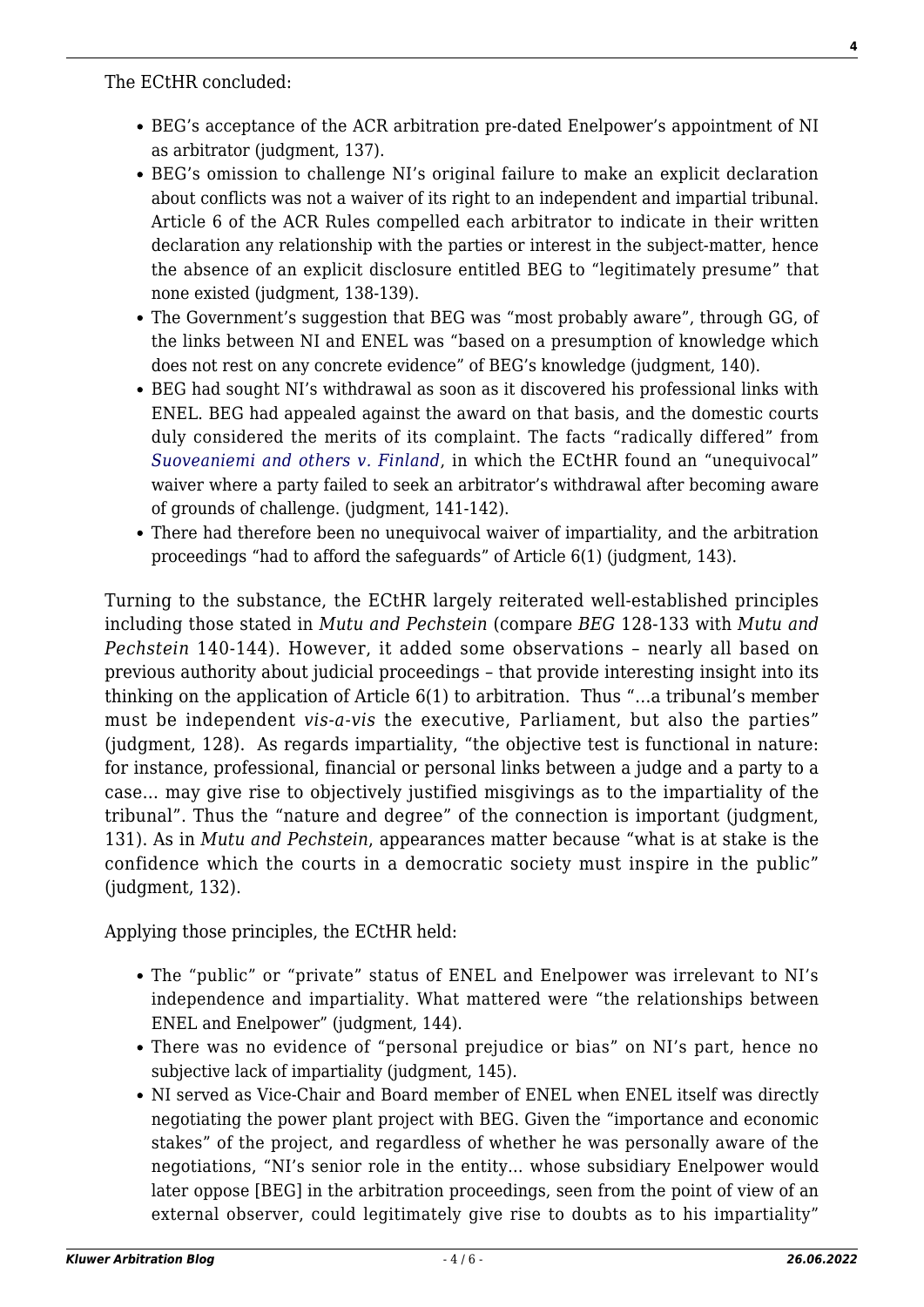(judgment, 148-149).

NI had acted as counsel to ENEL in concurrent civil proceedings, albeit concluded by a judgment of the Court of Cassation before appointment of the tribunal in the present case. However, when the concurrent dispute began, Enelpower was an internal division of ENEL and even after 1999 was still its wholly-controlled subsidiary. Since the domestic courts' consideration of BEG's nullity appeal, the CCP had been amended to broaden the grounds for removing an arbitrator "to an extent similar to ordinary courts of law" (a change the ECtHR noted "with interest", judgment 150-152).

Overall, "NI's impartiality was capable of being, or at least appearing, open to doubt and that [BEG's] fears in this respect can be considered reasonable and well-founded." There had been a violation of Article 6(1). (judgment,153-154). The ECtHR awarded €15,000 for non-pecuniary damage as just satisfaction under Article 41 (162-163).

In the wake of *BEG*, is a contracting State now in principle answerable under the Convention for the conduct of all private arbitral proceedings taking place within its jurisdiction? What does the case tell us about the relationship between the independence and impartiality test developed in the international arbitration context on the one hand, and the ECtHR's application of Article 6 to arbitral proceedings on the other? These questions are addressed in the remaining post in this series ([Part II](http://arbitrationblog.kluwerarbitration.com/2021/07/29/the-ecthr-judgment-in-beg-spa-v-italy-a-human-right-to-a-conflict-free-arbitrator-part-ii/)).

#### **Profile Navigator and Relationship Indicator**

Offers 6,200+ data-driven arbitrator, expert witness and counsel profiles and the ability to explore relationships of 13,500+ arbitration practitioners and experts for potential conflicts of interest.

[Learn how](https://www.wolterskluwer.com/en/solutions/kluwerarbitration/practiceplus?utm_source=arbitrationblog&utm_medium=articleCTA&utm_campaign=article-banner) **[Kluwer Arbitration Practice Plus](https://www.wolterskluwer.com/en/solutions/kluwerarbitration/practiceplus?utm_source=arbitrationblog&utm_medium=articleCTA&utm_campaign=article-banner)** [can support you.](https://www.wolterskluwer.com/en/solutions/kluwerarbitration/practiceplus?utm_source=arbitrationblog&utm_medium=articleCTA&utm_campaign=article-banner)

*To make sure you do not miss out on regular updates from the Kluwer Arbitration Blog, please subscribe [here](http://arbitrationblog.kluwerarbitration.com/newsletter/). To submit a proposal for a blog post, please consult our [Editorial Guidelines.](http://arbitrationblog.kluwerarbitration.com/editorial-guidelines/)*